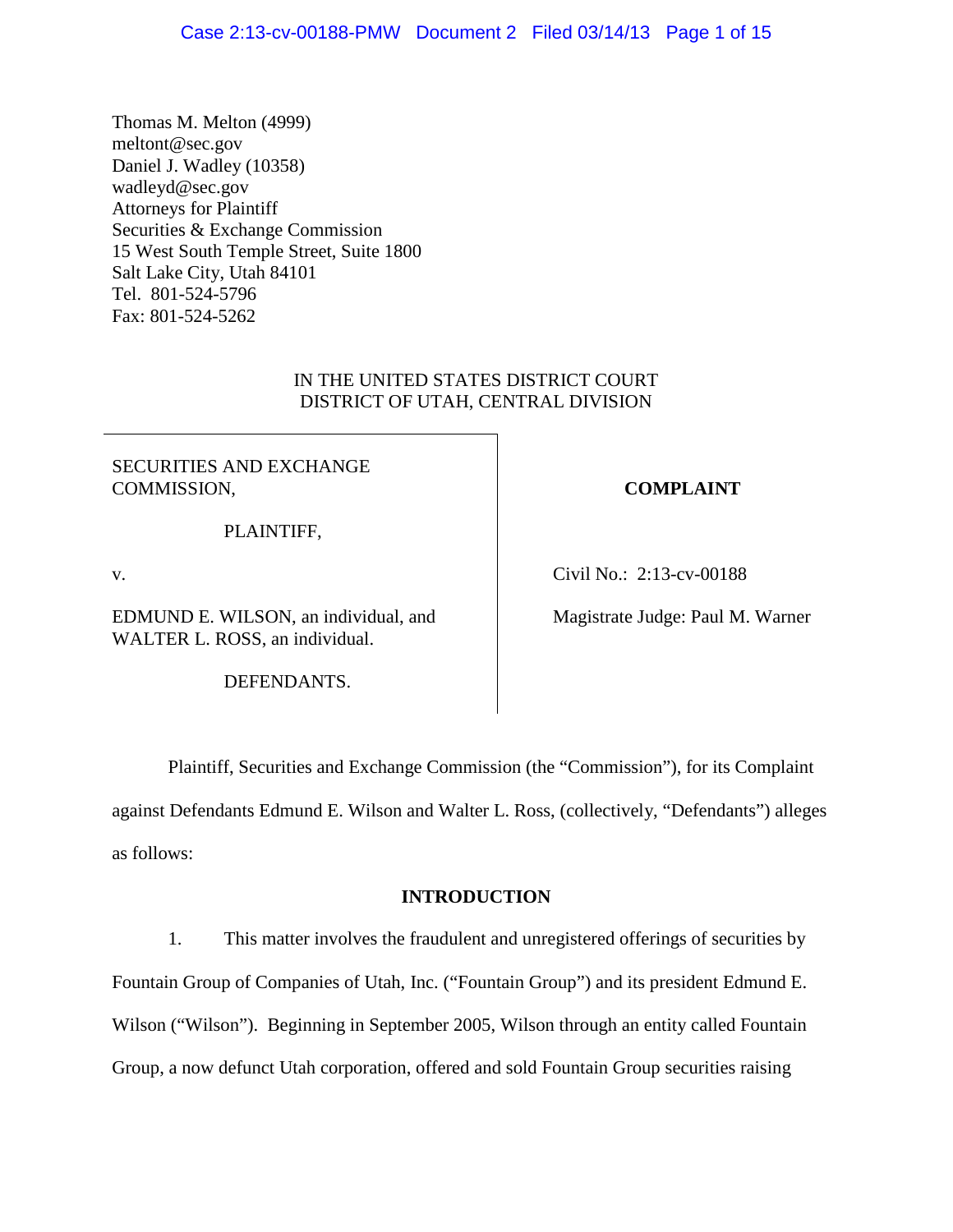## Case 2:13-cv-00188-PMW Document 2 Filed 03/14/13 Page 2 of 15

approximately \$11 million from at least 60 investors. Wilson was assisted with solicitations by Walter L. Ross ("Ross").

2. Wilson and Ross sought out investors who had real estate projects, such as shopping malls or resorts, which the investors wanted to develop. For an investment, referred to by Wilson as a "fee", of either \$80,000 or \$150,000 per project, Wilson claimed that Fountain Group would leverage a bond backed by senior life settlement policies to generate the funding an investor needed to develop the real estate project.

3. Wilson claimed that the program, called a "substitution of collateral program" ("SCP"), was a "method of financing a project using funds that are generated from a form of collateral that is also self-liquidated by the same income stream, so that the borrower of the funds will not be required to make payments on the loan."

4. Investors were told that the funds they invested would be used to "pay fees to the various entities as needed in order to activate the funding." Instead of using investor funds as represented, Wilson transferred investor funds to other entities he operated and controlled where the funds were spent on expenses related to those businesses. In addition, Wilson transferred funds to numerous business associates and used investor funds for personal purposes.

5. Wilson omitted to disclose to investors that their funds would be used for expenses related to other businesses Wilson operated, transferred to Wilson's business associates or used for his personal use.

6. Ross solicited investments on behalf of Fountain Group, accepted investment contracts and other paperwork from investors, and forwarded the information to Wilson. For his work, Wilson paid Ross \$5,000 per investment.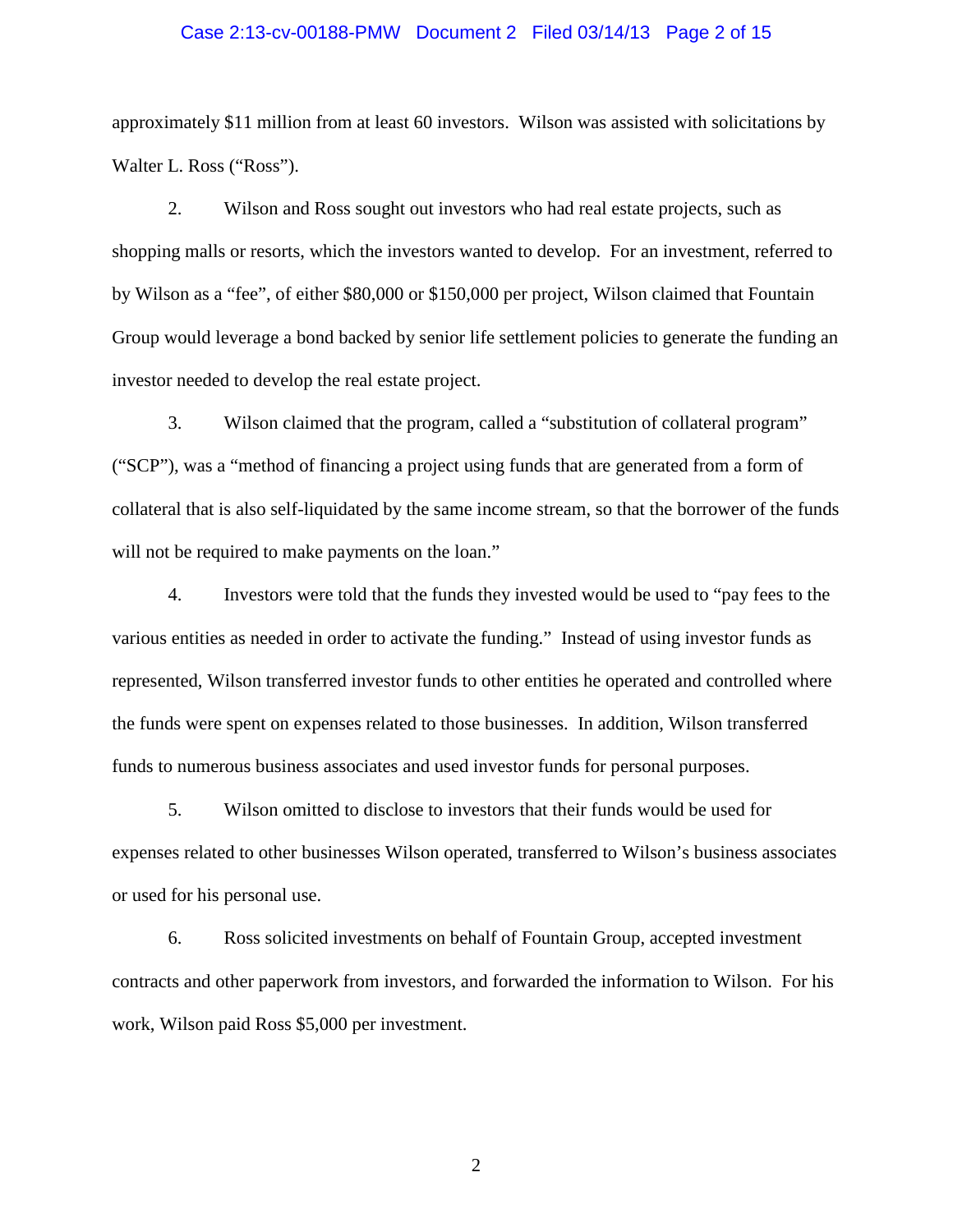## **JURISDICTION AND VENUE**

7. This Court has subject matter jurisdiction by authority of Sections 20 and 22 of the Securities Act of 1933 (the "Securities Act") [15 U.S.C. §§ 77t and 77v] and Sections 21 and Section 27 of the Securities Exchange Act of 1934 (the "Exchange Act") [15 U.S.C. §§ 78u and 78aa].

8. Defendants, directly and indirectly, singly and in concert, have made use of the means and instrumentalities of interstate commerce and the mails in connection with the transactions, acts and courses of business alleged herein, certain of which have occurred within the District of Utah.

9. Venue for this action is proper in the District of Utah under Section 22(a) of the Securities Act [15 U.S.C. § 77 $v(a)$ ] and under Section 27 of the Exchange Act [15 U.S.C. § 78aa] because certain of the transactions, acts, practices, and courses of business alleged in this Complaint took place in this district and because certain of the defendants reside in and transact business in this district.

10. Defendants, unless restrained and enjoined by this Court, will continue to engage in the transactions, acts, practices, and course of business alleged herein and in transactions, acts, practices, and courses of business of similar purport and object.

11. Defendants' conduct took place in connection with the offer, purchase and/or sale of investment contracts issued by Fountain Group, which are securities.

#### **DEFENDANTS**

12. **Edmund Edward Wilson**, age 68, is a resident of St. George, Utah. Wilson was the president and a director of Fountain Group of Companies of Utah, Inc. Wilson solicited investments on behalf of Fountain Group.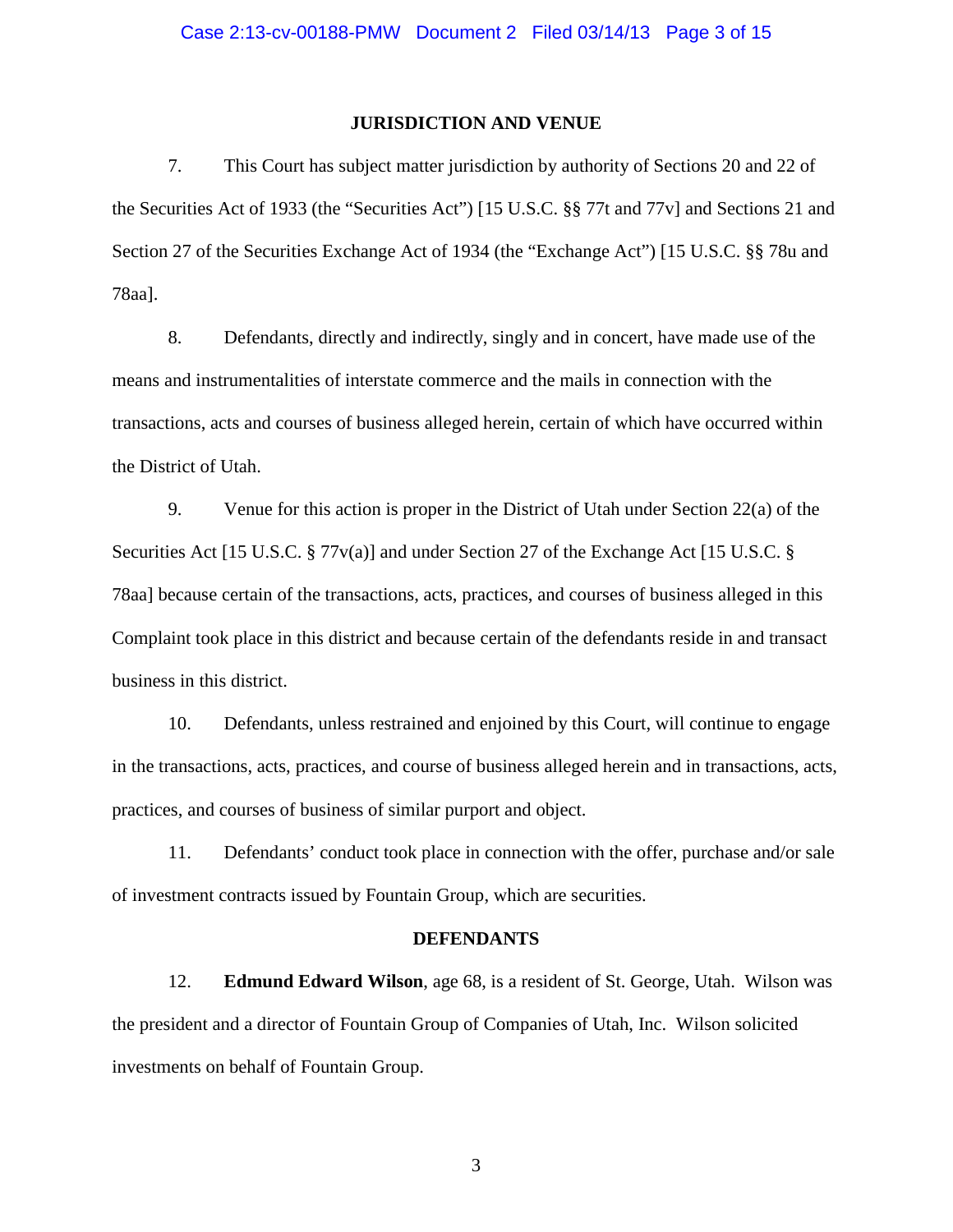13. **Walter Len Ross**, age 65, is a resident of Cathedral City, California. Ross solicited investments on behalf of Fountain Group and received transaction-based compensation in connection with the solicitation.

## **RELATED PARTIES**

14. **Fountain Group of Companies of Utah, Inc.** was a Utah corporation with its principal place of business in St. George, Utah. Fountain Group has not registered any offering of its securities under the Securities Act or a class of securities under the Exchange Act. Fountain Group issued investment contracts and raised investor capital from approximately September 2005 to June 2012. Fountain Group was controlled by Wilson. Fountain Group's business registration with Utah is expired.

15. **Shad E. Ellison ("Ellison")**, age 48, resides in Tyler, Texas. During the relevant period, Ellison conducted business through Profilers Diversified Capital Group, LLC ("Profilers"), an entity that he founded and controlled. In May 2006, Fountain Group entered into a contract with Profilers to purchase six bonds backed by life settlement policies valued at \$50 million each. In August 2006, Profilers provided Wilson with an Irrevocable Bond Power purportedly backed by six promissory notes valued at \$50 million per note.

16. **Donald C. Brennan ("Brennan"),** age 61, resides in Tampa, Florida. Brennan conducts business through Global Development Group, Inc. ("Global"). Brennan referred clients to Wilson and received compensation from Wilson for those referrals.

#### **STATEMENT OF FACTS**

17. Wilson formed Fountain Group in 1995 to attract clients to Fountain Group by "utilizing creative 'financial engineering' techniques, such as substitution of collateral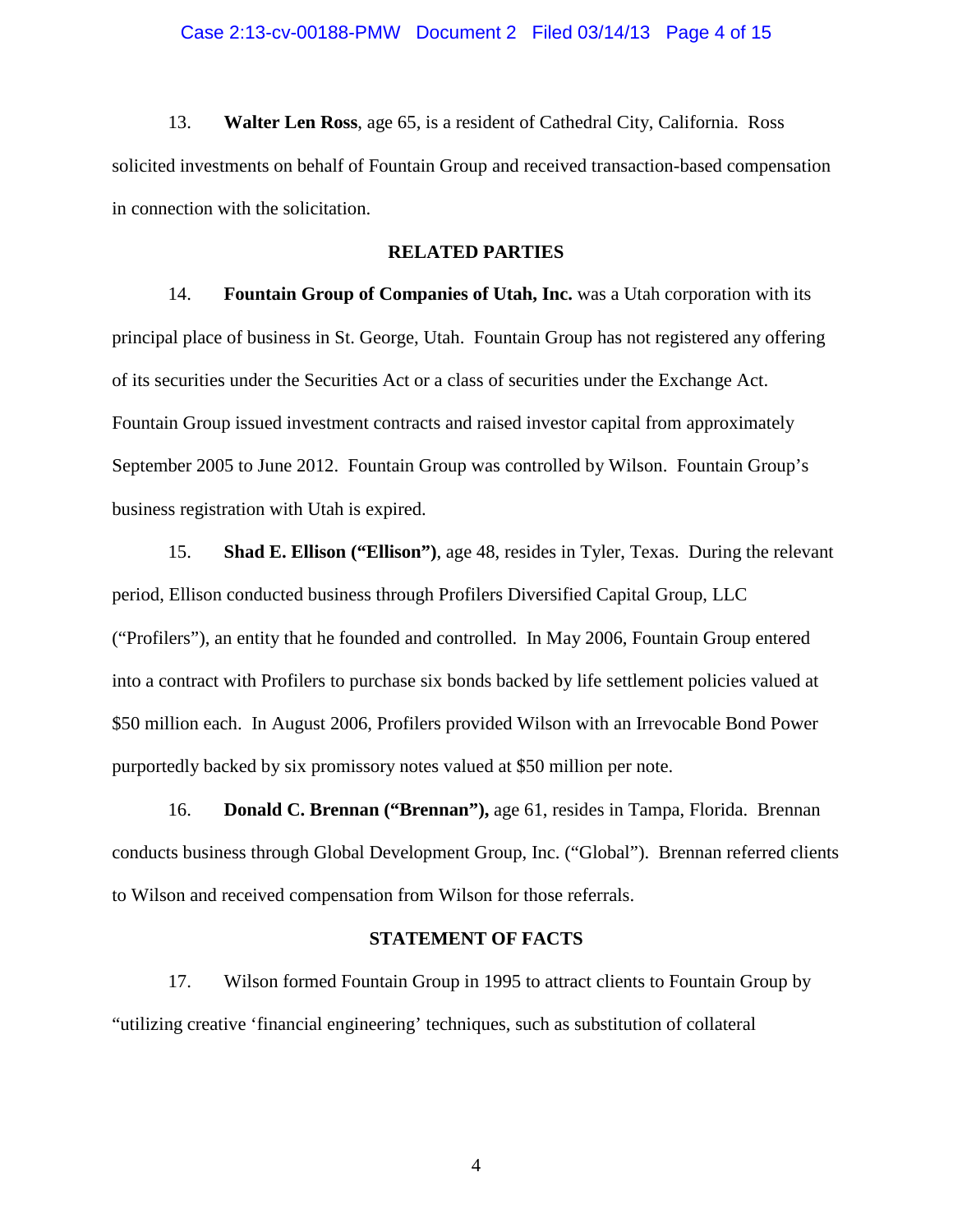## Case 2:13-cv-00188-PMW Document 2 Filed 03/14/13 Page 5 of 15

platforms" to assist client in the "acquisition, development, maintenance and most importantly, the full financing of projects."

18. Wilson was the president and a director of Fountain Group and had sole control over Fountain Group's bank accounts. Wilson was solely responsible for Fountain Group's business functions.

19. Ross referred investors to Fountain Group and Wilson by word of mouth.

## **WILSON DEFRAUDS FIRST FOUNTAIN GROUP INVESTOR**

20. The first sale of securities by Fountain Group occurred in September 2005. In the spring of 2005, Devra Patton-West ("West"), who had been looking for funding to build a medical spa as a high end resort, was referred to Wilson by Brennan.

21. Wilson told West that he could provide funding for her medical spa through a funding program involving life settlement policies.

22. On September 19, 2005, West and Wilson, as chairman and CEO of Fountain Group, executed two investment contracts, titled Collateralized Platform Earnings Agreements. The investment contracts state that Fountain Group "is immediately willing and able to deliver high yield profits in United States Dollars, by good, clean and cleared funds of non-criminal origin against the instrument as hereinafter described."

23. The contract further describes the instrument as a senior life policies wrapped with a reinsurance bond and a bank promissory note. The contracts listed anticipated total earnings in excess of \$6 million for West's total investment of \$650,000.

24. The contracts provide that the funds would be used as "the initial wrap for the seed instrument." Instead of using West's funds as set forth in the investment contract, immediately after West wired the funds to Fountain Group's bank account, Wilson transferred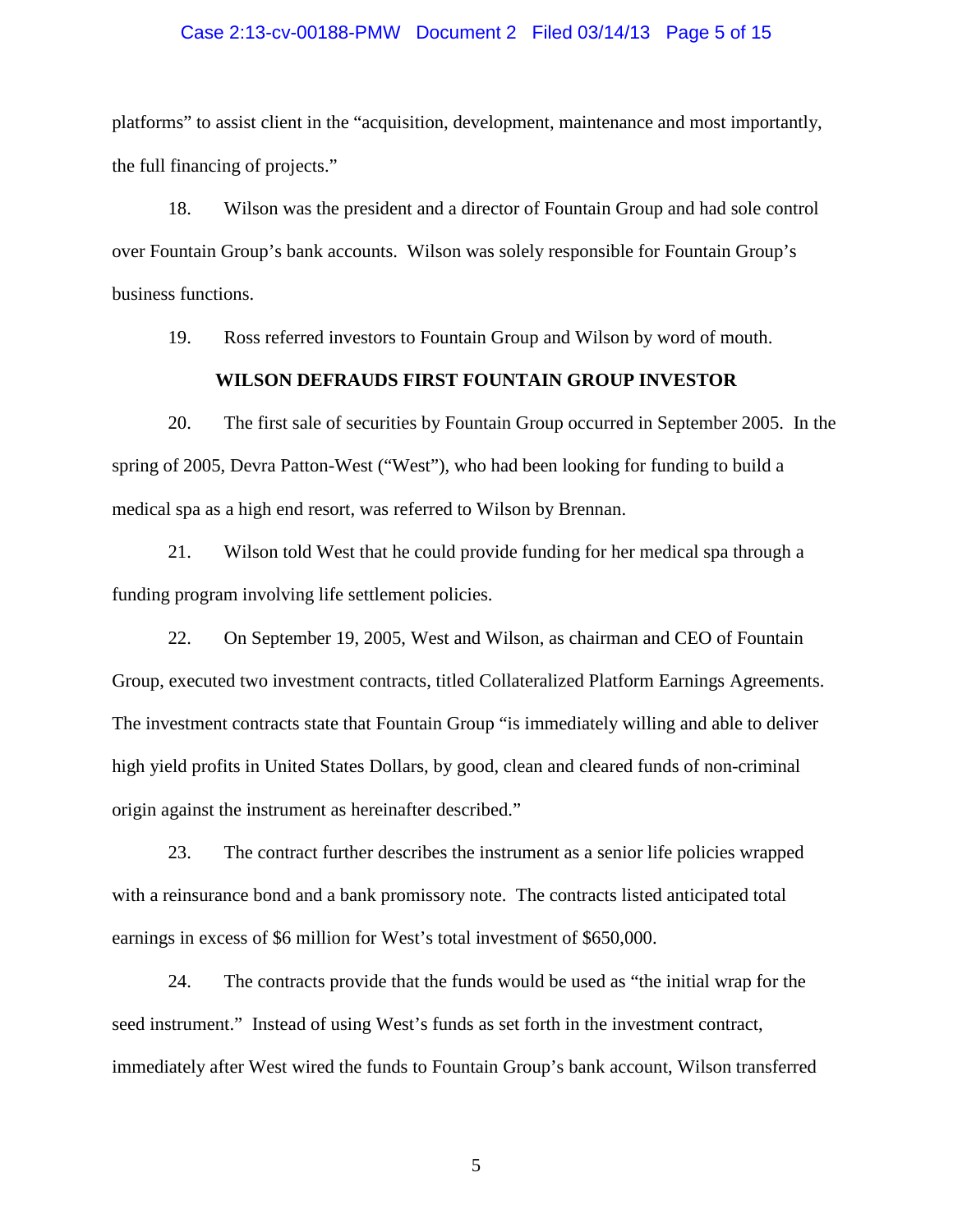## Case 2:13-cv-00188-PMW Document 2 Filed 03/14/13 Page 6 of 15

\$30,500 to a creditor of Ellison and another \$300,000 to Ellison's company Profilers Diversified Capital Group ("Profilers"). Wilson used the remaining \$316,000, for personal purposes including payment of attorney fees and payments to a business college.

25. At the time Wilson entered into the agreements with West, Fountain Group did not have senior life policies wrapped with a reinsurance bond and backed by a promissory note and therefore, had no ability to "immediately…deliver high yield profits."

26. In May 2006, Wilson did enter into a contract with Ellison's company Profilers to purchase six bonds backed by life settlement policies valued at \$50 million each. In August 2006, Profilers provided Wilson with an Irrevocable Bond Power purportedly backed by six promissory notes valued at \$50 million per note. However, neither Ellison nor his company ever provided the life settlement policies that were to back the bond and/or promissory note.

27. The investment contracts between Wilson and West required Wilson to perform within 15 to 45 banking days from his receipt of West's funds. To date, Wilson has not provided West with the requested funding nor has he refunded her investment.

## **WILSON SELLS INVESMENTS IN FOUNTAIN GROUP'S SUBSTITUTION OF COLLATERAL PROGRAM**

28. Despite Profilers' failure to produce a bond that was actually backed by life settlement policies, beginning in March 2007 through June 2012 Wilson sold Fountain Group securities to additional investors. Ross assisted these efforts.

29. Wilson told Ross that he had procured senior life settlement policies that he could leverage on a five to one ratio and thereby produce funding for real estate projects. Wilson claimed that the investment program offered by Fountain Group was a "method of financing a project using funds that are generated from a form of collateral that is also self-liquidated by the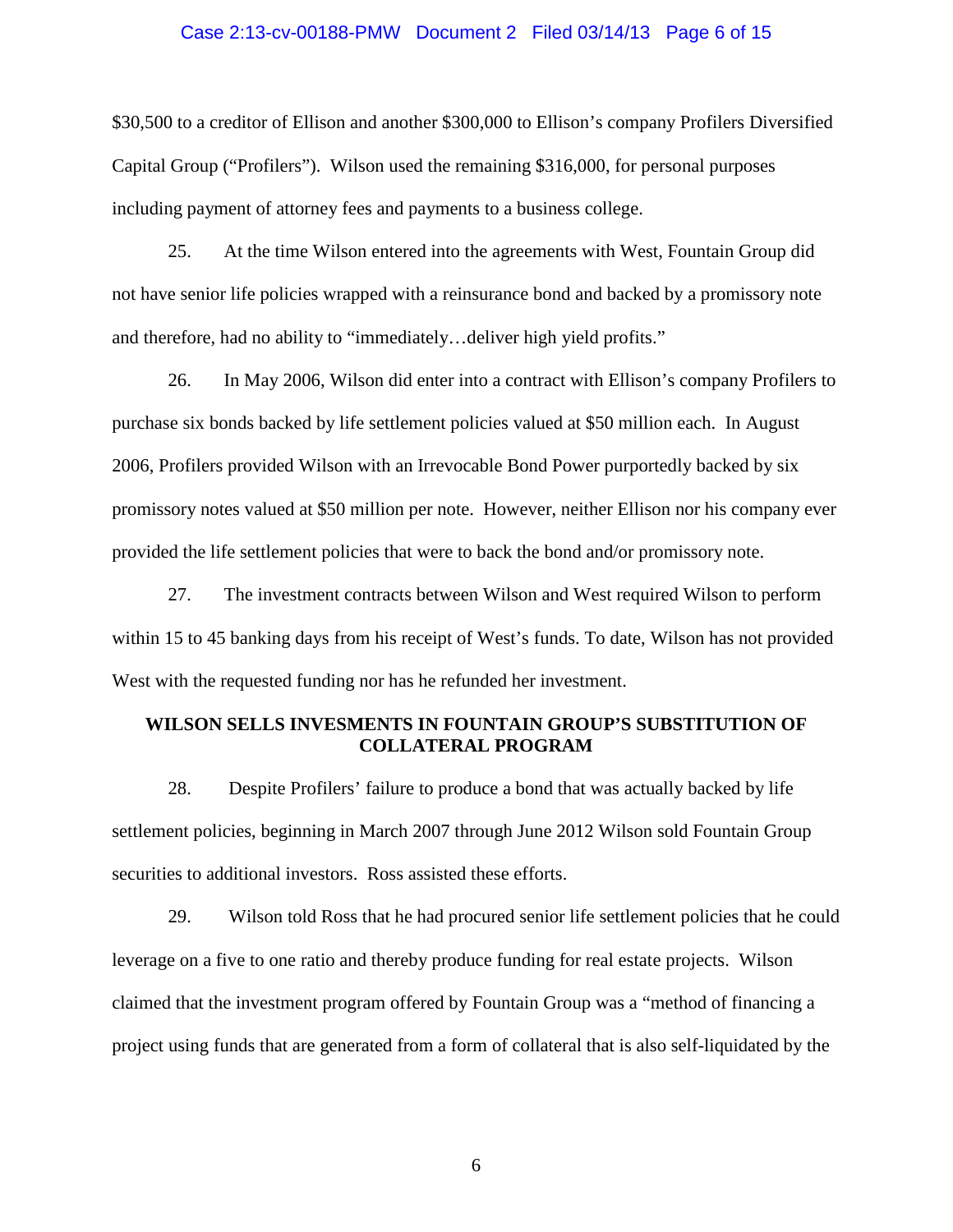## Case 2:13-cv-00188-PMW Document 2 Filed 03/14/13 Page 7 of 15

same income stream, so that the borrower of the funds will not be required to make payments on the loan."

30. Wilson offered Ross the opportunity to participate in Fountain Group's Substitution of Collateral Program ("SCP") as a "producer" of clients for Fountain Group and receive transaction-based compensation for doing so. From March 2007 through May 2008, Ross referred 51 investors to Fountain Group and received transaction-based compensation totaling \$340,000, for the referrals.

31. Investors submitted an application requesting a specific amount of funding for a real estate development project. The investor was required to pay an advance fee, of either \$80,000 or \$150,000 per project to participate. Investors were told that their funds would "pay fees to the various entities as needed in order to activate the funding."

32. Upon receiving the application and advance fee, the investment contracts required Fountain Group to submit the investor's application to an audit company for approval and assign to a segregated escrow account a promissory note secured by life settlement policies.

33. Wilson, as project manager, was responsible for delivering to the investor's escrow account 20% of the gross funding requested by the investor. Wilson was then responsible for leveraging those funds to produce the entire amount of funding requested by the investor through "private exchange transactions" of the bonds backed by life settlement policies.

34. Investors were told that they would not be required to repay the funding they received because Fountain Group's SCP would create an income stream that would pay back the funding.

35. From March 2007 through May 2008, Wilson and Ross offered and sold Fountain Group investment contracts to 51 investors raising approximately \$7 million. In May 2008, Ross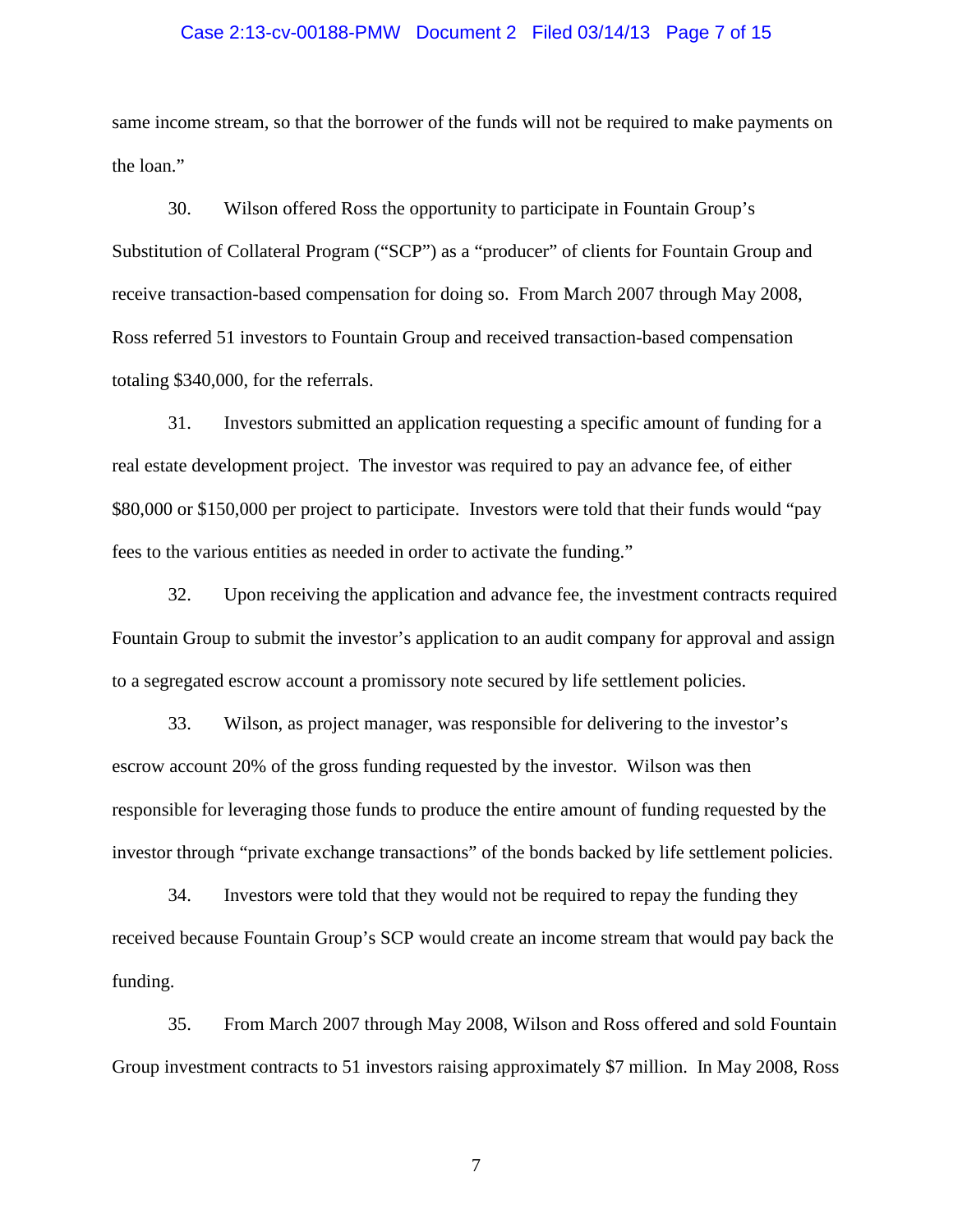## Case 2:13-cv-00188-PMW Document 2 Filed 03/14/13 Page 8 of 15

stopped referring clients to Fountain Group. Wilson, however, continued to solicit new investments.

36. Beginning in 2008, Wilson told investors that he was working with someone he referred to as "the General" from Hong Kong, who would provide the funding for the real estate development projects. Wilson claimed that the General had access to millions of dollars of cash specifically slated for investment in real estate project located in the United States.

37. Wilson told at least one investor that the General had shored up HSBC bank when there was a stock run.

38. In connection with Wilson's representations regarding the General, Wilson solicited additional investments from investors, claiming additional funds were needed for fees and expenses.

39. In total, from September 2005 through June 2012, Fountain Group raised over \$11 million from at least 60 investors.

## **MATERIAL MISREPRESENTATIONS AND OMISSIONS**

40. Wilson made a number of material misrepresentations and omissions in connection with the offer and sale of Fountain Group securities.

41. Wilson used false and misleading statements to create the appearance that Fountain Group actually had promissory notes or a bond backed by life settlement policies that would be leveraged to generate the requested funding.

42. The investment contract between Fountain Group and the investor provided that upon payment by the investor, Fountain Group would cause to be delivered "a promissory note secured by life policies/settlements issued by United States based Life Companies rated "A" or better by Standard & Poors or AM Best in the name of the client and [Wilson]." However,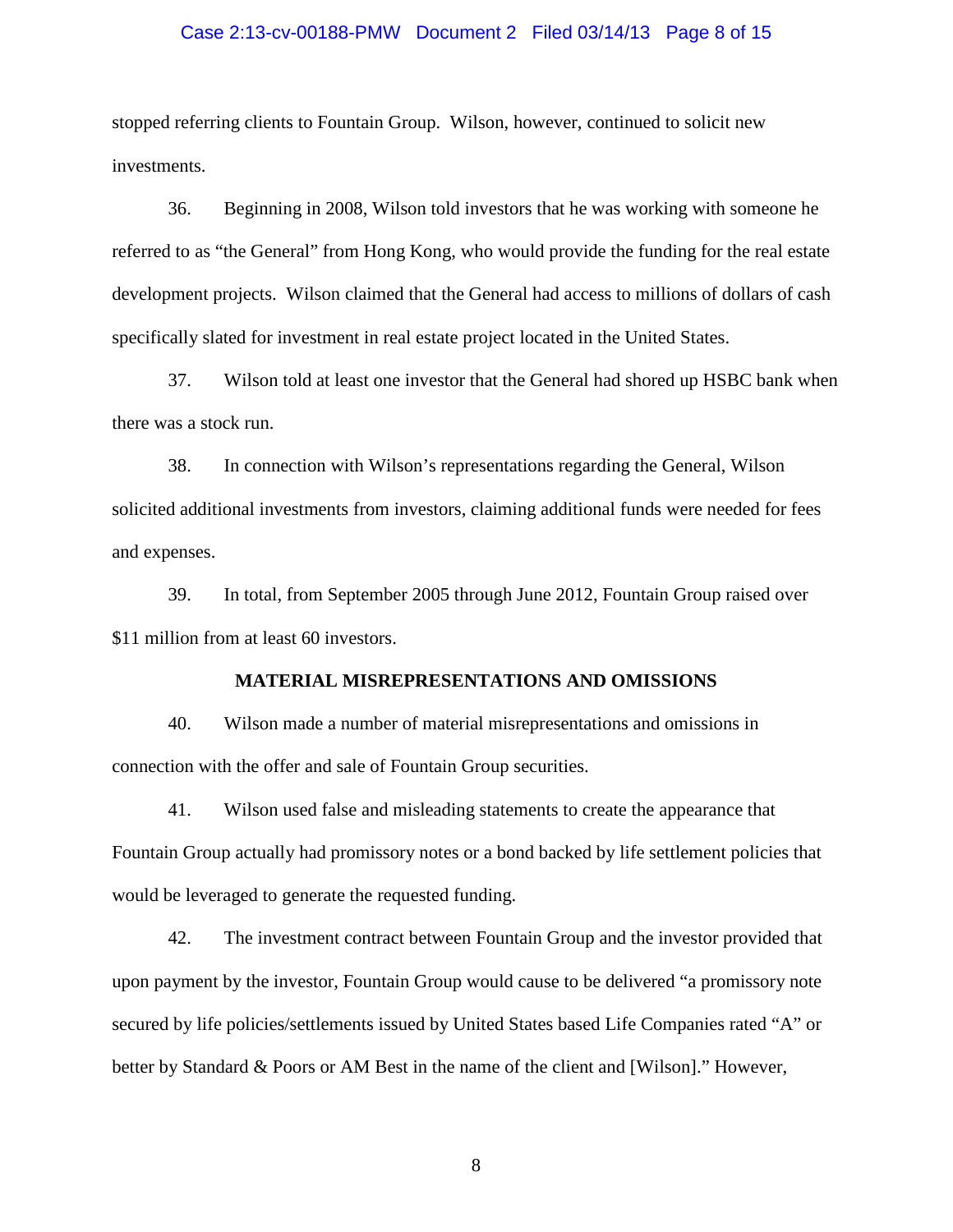## Case 2:13-cv-00188-PMW Document 2 Filed 03/14/13 Page 9 of 15

Wilson failed to inform investors that the promissory notes referenced in the investment contracts were not secured by life policies/settlements.

43. In order to convince investors that Fountain Group's bond existed and could be leveraged to produce the requested funding, Wilson registered Fountain Group's bond with CUSIP Service Bureau and provided this information to investors. Wilson failed to inform investors that Fountain Group's bond was not backed by any assets and therefore, could not be leveraged to produce the requested funding.

44. Wilson also omitted to tell investors material information regarding the use of investor funds. Investors were told that their funds would be used to "pay fees to the various entities as needed in order to activate the funding." Despite these representations, Wilson transferred a significant portion of investor funds to other entities he owned or controlled where the funds were used for expenses related to those entities.

45. For example, Fountain Group bank records reflect that Wilson transferred over \$1.9 million to bank accounts in the name of Zoomobile Alliances, Inc., a parent company for other companies Wilson controlled that had nothing to do with obtaining funding for investors. In addition, Wilson transferred \$390,000 to a bank account in the name of Zoo Mobile, Inc. a wireless and technology company and \$29,000 to Home Enhancers, LLC, a producer of pre-cast foam and concrete products, both companies Wilson controlled. These companies had nothing to do with obtaining funding for investors.

46. Wilson also failed to tell investors that their funds would be used to make payments to business colleagues and commissions to sales people including Ross and Brennan.

47. From March 2007 through May 2008 Wilson paid a Florida woman, who was an advisory board member for Zoomobile Alliances, over \$500,000 from investor funds.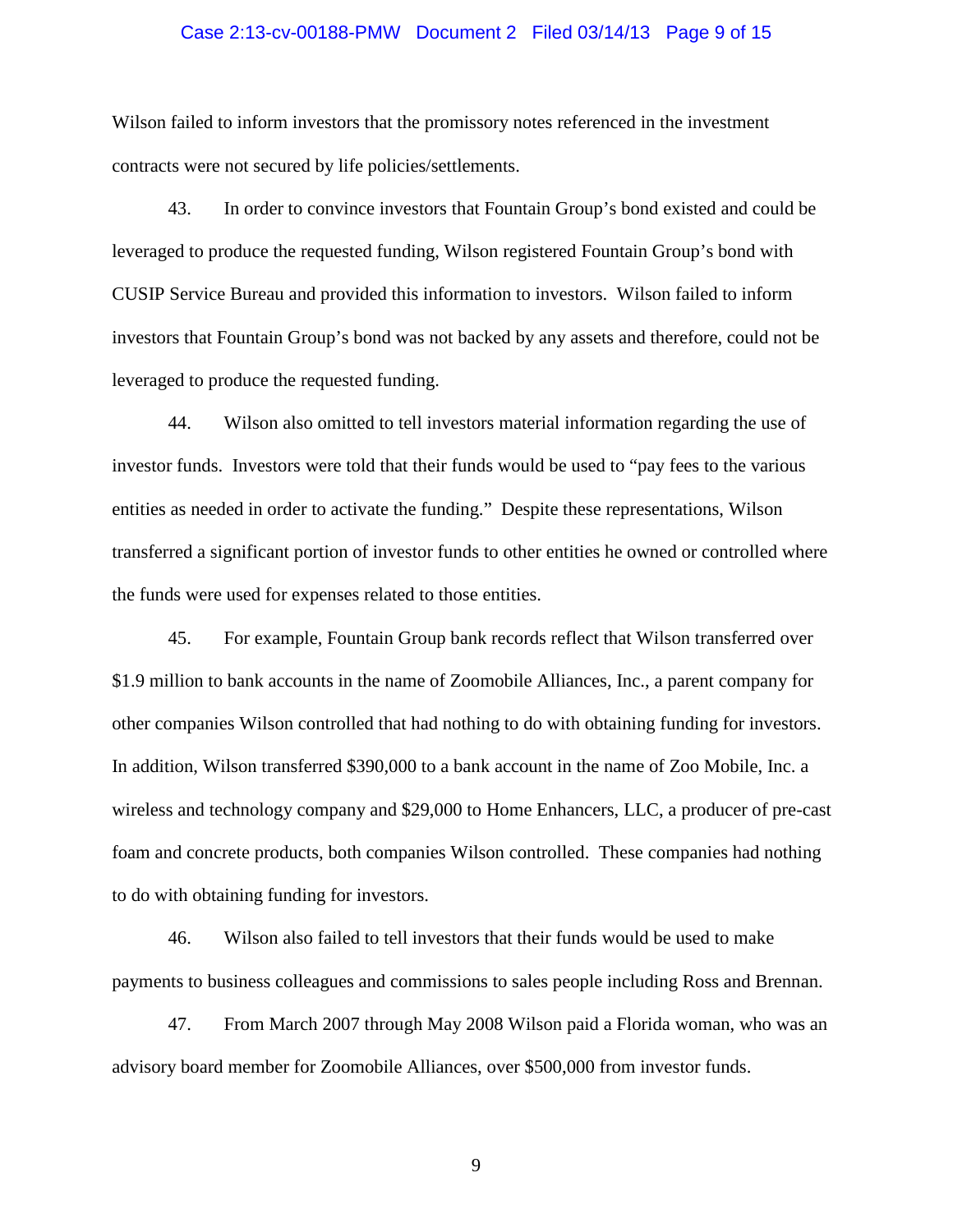## Case 2:13-cv-00188-PMW Document 2 Filed 03/14/13 Page 10 of 15

48. Wilson also used investor funds for personal purchases, including travel, purchases at a jewelry store and Build-A-Bear Workshop, payments to a chiropractor and an investment in a company called Simply-Me-TV. While the Fountain Group investment contract provides that Wilson will receive transaction-based compensation at the time the investor received the promised funding, Wilson did not tell investors that he would use their funds for his own personal purchases.

49. Wilson also made material misrepresentations and omissions in connection with his representations to investors that the General would provide the requested funding.

50. In June 2008, Wilson told one investor that funds were needed to open "three separate bank accounts in Hong Kong, China." Wilson claimed that if the investor would invest an additional \$140,000, Fountain Group could provide the investor with \$10 million by the middle of July, 2008. Wilson represented that the additional investment would be used for travel to Hong Kong and to fund the accounts.

51. In order to convince the investor to invest the additional \$140,000, Wilson told the investor that the SEC and FBI had conducted investigations of Fountain Group's SCP and found it in good standing. This representation was false.

52. Based on Wilson's representations, the investor transferred \$140,000 to Fountain Group's account. Instead of using the funds to open bank account in Hong Kong, Wilson transferred all of the funds to other entities he controlled where the funds were used for expenses related to those companies.

53. In August 2008, Wilson requested that an investor provide Fountain Group with an additional \$115,000 to be used for fees and expenses related to obtaining the funding from Hong Kong. Relying on Wilson's representation that the funds would be used for fees and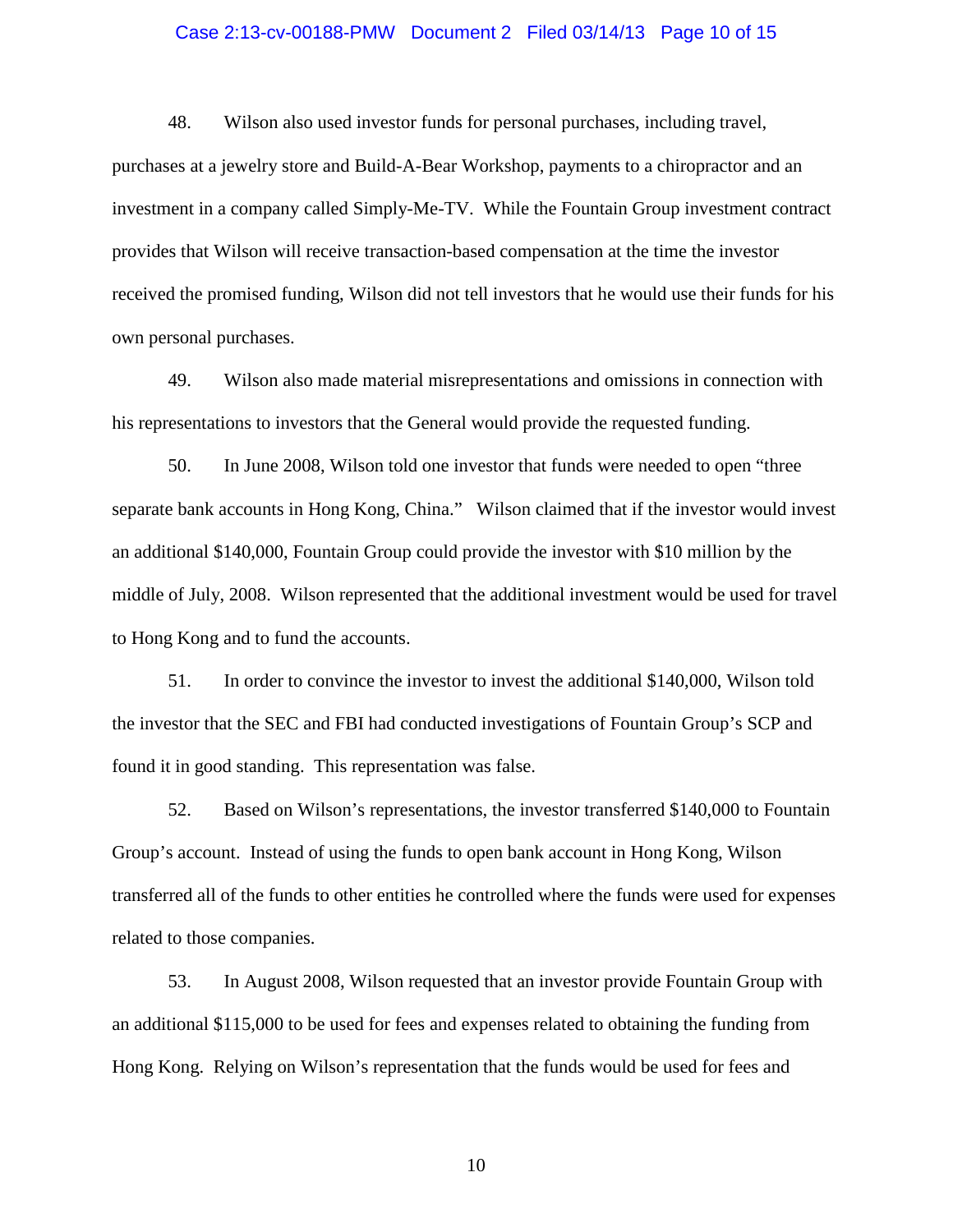## Case 2:13-cv-00188-PMW Document 2 Filed 03/14/13 Page 11 of 15

expenses related to Fountain Group's SCP, the investor invested an additional \$115,000. Wilson used these funds for transactions unrelated to Fountain Group, including transfers to another company Wilson controlled, travel and transfers to a private equity fund.

54. The misrepresentations and omissions detailed above would be material to a reasonable investor.

55. Wilson acted with scienter. He controlled Fountain Group's bank accounts and authorized all transfers of funds. He made all business decisions for Fountain Group. He also knew that the representations made to investors regarding the use of investor funds were false.

## **FIRST CAUSE OF ACTION EMPLOYMENT OF A DEVICE, SCHEME OR ARTIFICE TO DEFRAUD Violation of Section 17(a)(1) of the Securities Act [15 U.S.C. § 77q(a)(1)]**

56. The Commission realleges and incorporates by reference the allegations contained in paragraphs 1 through 55 above.

57. Defendant Wilson, by engaging in conduct described above, directly or indirectly, in the offer or sale of securities, by the use of the means or instruments of transportation or communication in interstate commerce or by use of the mails, with scienter, employed devices, schemes, or artifices to defraud.

58. By reason of the foregoing, Wilson, directly or indirectly, violated, and unless restrained and enjoined by this Court, will continue to violate Section 17(a)(1) of the Securities Act [15 U.S.C. § 77q(a)(1)].

## **SECOND CAUSE OF ACTION FRAUD IN THE OFFER AND SALE OF SECURITIES Violations of Section 17(a)(2) and (3) of the Securities Act [15 U.S.C. § 77q(a)(2) and (3)]**

59. The Commission realleges and incorporates by reference the allegations contained in paragraphs 1 through 55 above.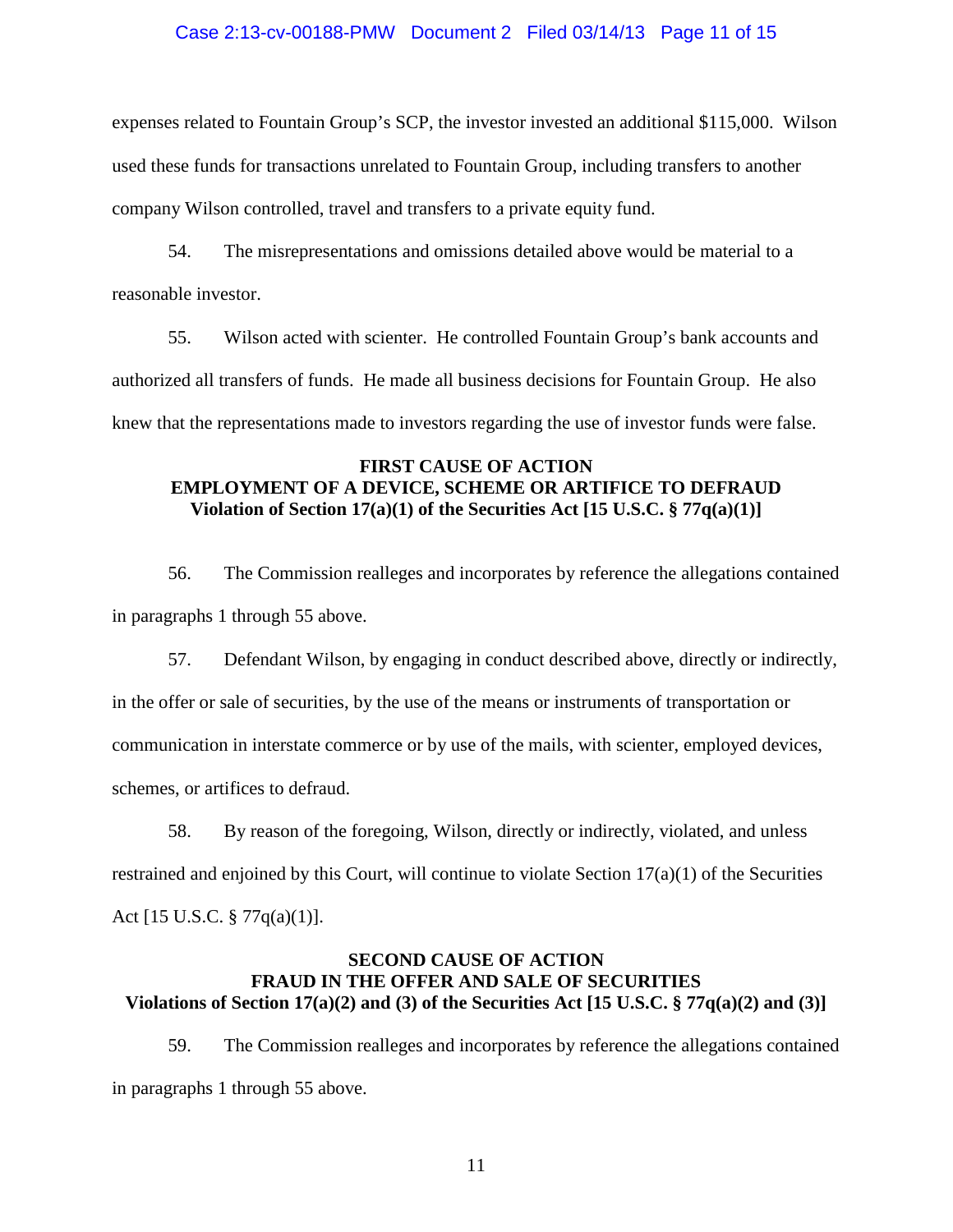## Case 2:13-cv-00188-PMW Document 2 Filed 03/14/13 Page 12 of 15

60. Defendant Wilson, by engaging in the conduct described above, directly and indirectly, in the offer and sale of securities, by the use of the means or instruments of transportation or communication in interstate commerce or by use of the mails, obtained money or property by means of untrue statements of material fact or by omitting to state a material fact necessary in order to make the statements made, in light of the circumstances under which they were made, not misleading, and engaged in transactions, practices, or courses of business which operate or would operate as a fraud or deceit upon the purchaser.

61. By reason of the foregoing, Wilson, directly or indirectly, violated, and unless restrained and enjoined will continue to violate, Section  $17(a)(2)$  and  $17(a)(3)$  of the Securities Act [15 U.S.C. §§ 77q(a)(2) and 77q(a)(3)].

# **THIRD CAUSE OF ACTION FRAUD IN CONNECTION WITH THE PURCHASE AND SALE OF SECURITIES Violations of Section 10(b) of the Exchange Act [15 U.S.C. § 78j(b)] and Rule 10b-5 thereunder [17 C.F.R. § 240.10b-5]**

62. The Commission realleges and incorporates by reference the allegations contained in paragraphs 1 through 55 above.

63. Defendant Wilson, by engaging in the conduct described above, directly or indirectly, by the use of means or instrumentalities of interstate commerce or use of the mails, in connection with the purchase or sale of securities, with scienter, (1) employed devices, schemes, or artifices to defraud; (2) made untrue statements of material fact or omitted to state a material fact necessary in order to make statements made, in light of the circumstances under which they were made not misleading; or (3) engaged in acts, practices, or courses of business that operated or would operate as a fraud and deceit upon other persons.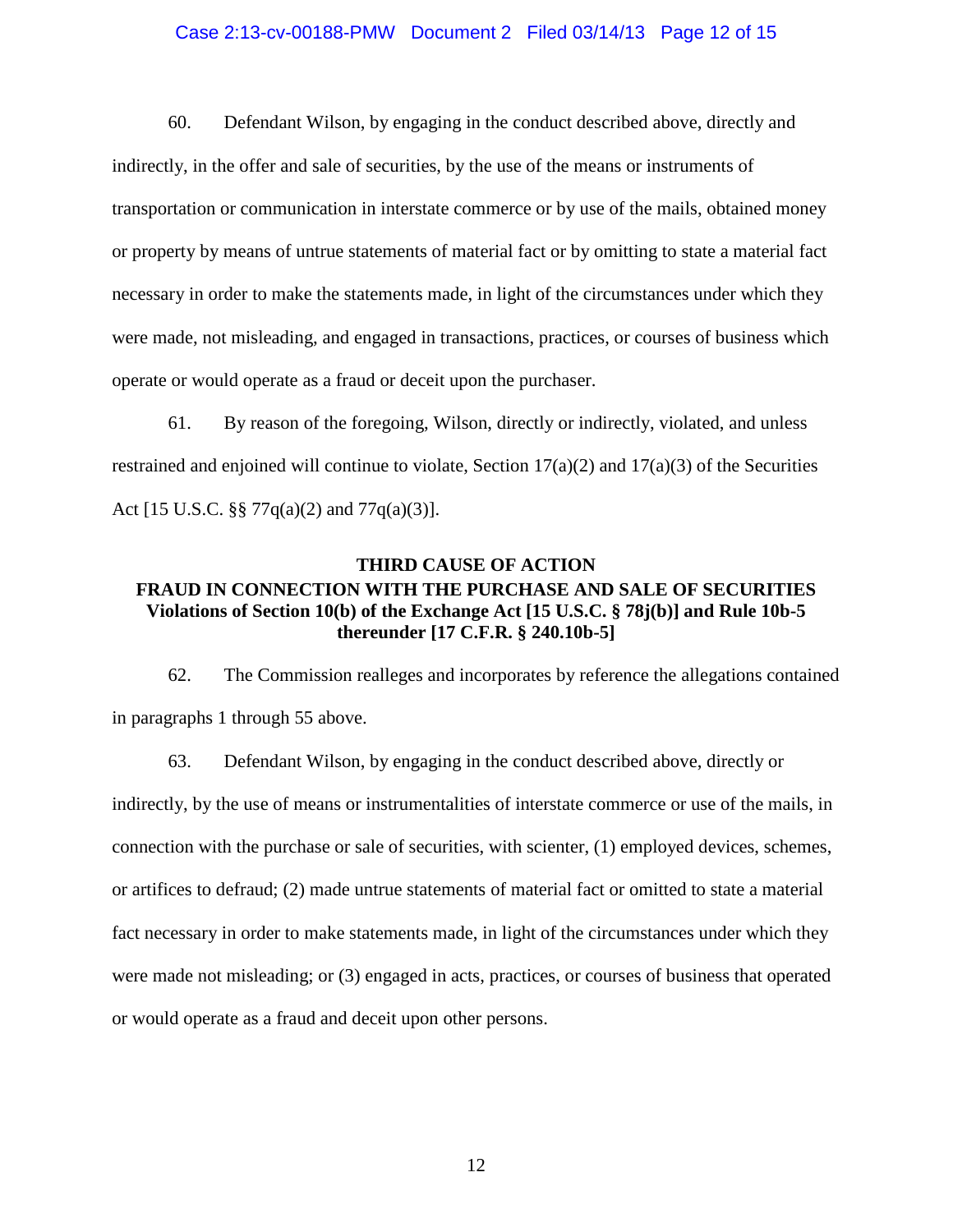## Case 2:13-cv-00188-PMW Document 2 Filed 03/14/13 Page 13 of 15

64. By reason of the foregoing, Wilson violated, and unless restrained and enjoined will continue to violate Section 10(b) of the Exchange Act [15 U.S.C. §78 $j(b)$ ] and Rule 10b-5 thereunder [17 C.F.R. § 240.10b-5].

## **FOURTH CAUSE OF ACTION OFFER AND SALE OF UNREGISTERED SECURITIES Violation of Sections 5(a) and (c) of the Securities Act [15 U.S.C. § 77e(a) and (c)]**

65. The Commission realleges and incorporates by reference the allegations contained in paragraphs 1 through 55 above.

66. Defendants Wilson and Ross, and each of them, by engaging in the conduct

described in the paragraphs above, directly or indirectly, through use of the means or instruments of

transportation or communication in interstate commerce or the mails, offered to sell or sold

Fountain Group securities or, directly or indirectly, or carried such securities through the mails or in

interstate commerce, for the purpose of sale or delivery after sale.

67. No registration statement has been filed with the Commission or has been in

effect with respect to these securities.

68. By reason of the foregoing, the defendants, directly or indirectly, violated, and unless enjoined will continue to violate Sections 5(a) and 5(c) of the Securities Act [15 U.S.C. §§ 77e(a) and 77e(c)].

## **FIFTH CAUSE OF ACTION OFFER AND SALE OF SECURITIES BY AN UNREGISTERED BROKER OR DEALER Violation of Section 15(a) of the Exchange Act [15 U.S.C. § 78o(a)]**

69. The Commission realleges and incorporates by reference the allegations contained in paragraphs 1 through 55 above.

70. Defendants, and each of them, directly or indirectly, made use of the mails or the means or instrumentalities of interstate commerce to effect transactions in, or to induce or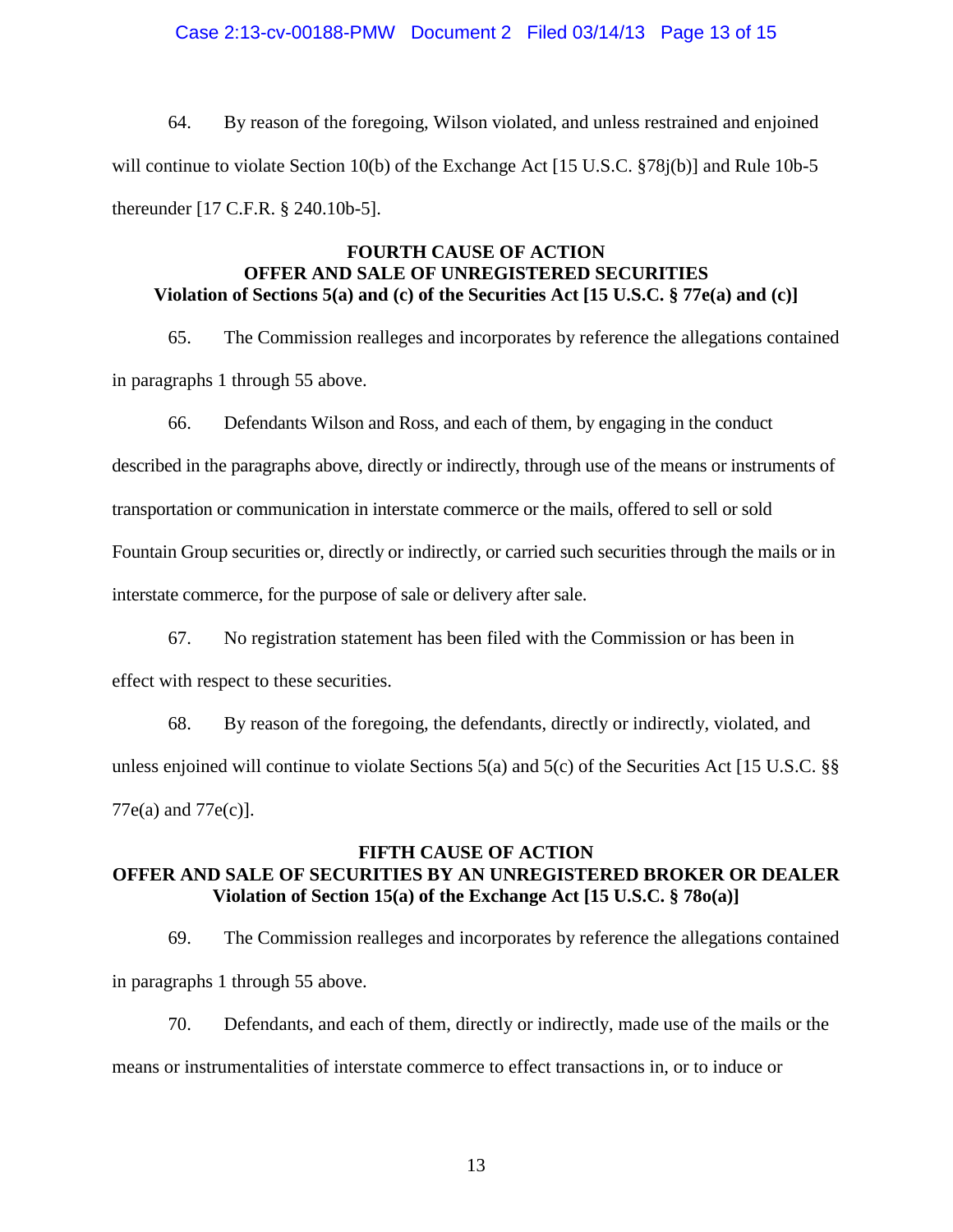## Case 2:13-cv-00188-PMW Document 2 Filed 03/14/13 Page 14 of 15

attempt to induce the purchase and sale of securities in Fountain Group without being registered as a broker or dealer with the Commission or associated with a broker-dealer registered with the Commission.

71. By reason of the foregoing, Defendants, and each of them, violated, and unless restrained and enjoined will continue to violate, Section 15(a) of the Exchange Act [15 U.S.C. 78o(a)].

## **RELIEF REQUESTED**

WHEREFORE, the Commission respectfully requests that this Court:

**I.**

Issue findings of fact and conclusions of law that Defendants committed the violations charged herein.

#### **II.**

Issue in a form consistent with Rule 65(d) of the Federal Rules of Civil Procedure orders that permanently enjoin Wilson and his officers, agents, servants, employees, attorneys, and accountants, and those persons in active concert or participation with any of them, who receive actual notice of the order by personal service or otherwise, and each of them, from engaging in transactions, acts, practices, and courses of business described herein, and from engaging in conduct of similar purport and object in violation of Sections 5(a), 5(c) and 17(a) of the Securities Act, and Sections 10(b) and 15(a) of the Exchange Act and Rule 10b-5 thereunder.

Issue in a form consistent with Rule 65(d) of the Federal Rules of Civil Procedure orders that permanently enjoin Ross and his officers, agents, servants, employees, attorneys, and accountants, and those persons in active concert or participation with any of them, who receive actual notice of the order by personal service or otherwise, and each of them, from engaging in